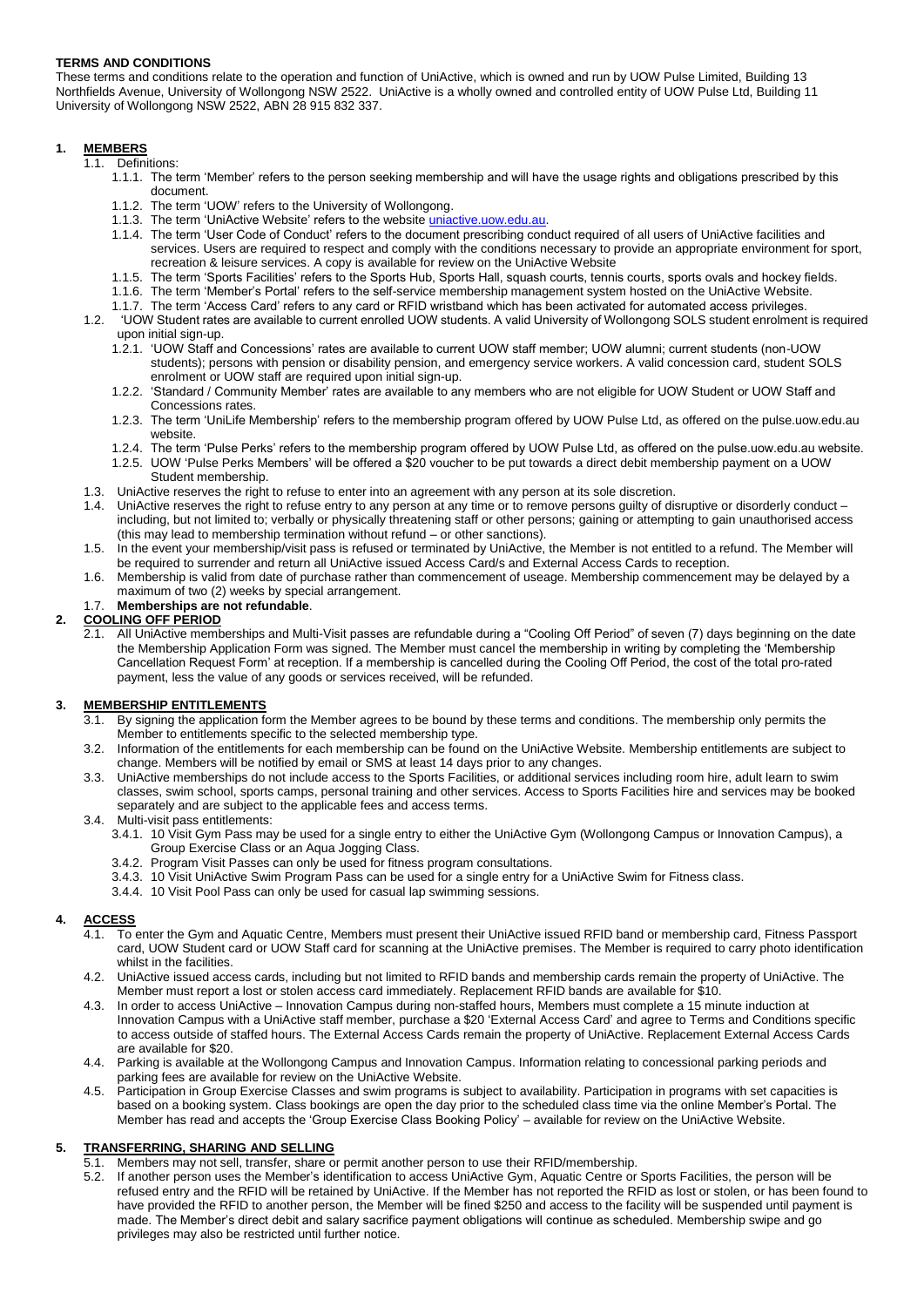5.3. Multi-visit passes may be transferred by completing a 'Membership Transfer Form' at the reception desk, subject to UniActive approval. The transferor and transferee must be present to transfer the membership.

# **6. CONDITIONS OF ENTRY**

- 6.1. By entering and using the UniActive Gym, Aquatic Centre and Sports Facilities you accept and agree to comply with the User Code of Conduct. A copy of the User Code of Conduct is available for review on the UniActive Website.
- 6.2. Members agree to complete a Pre-Exercise Screen before using the Gym or participating in any classes or programs. The Member may be requested to present a medical clearance documents from a medical practitioner prior to undertaking any exercise program or entering the Gym.

# **7. DIRECT DEBIT PAYMENT TERMS**

- 7.1. UniActive engages 'DebitSuccess Pty Ltd' to offer direct debit services. By joining as a Member, he/she has read, understood and accepts the conditions of service offered by DebitSuccess, as detailed in the 'DebitSuccess Direct Debit Request (DDR) Service Agreement' (issued by DebitSuccess). The 'DebitSuccess Direct Debit Request (DDR) Service Agreement' may be updated from time to time by DebitSuccess and UniActive will advise the Member of such changes via email and the Member's continued use of the UniActive facilities, services, classes or programs will constitute acceptance of those changes.
- 7.2. One (1) fortnightly instalment and a pro-rata payment of 1-7 days is required at the time of joining.
- 7.3. Members are responsible for providing the correct account number. Fees imposed by financial institutions and *Debit Success* for providing incorrect bank account or credit card details are the responsibility of the member.
- 7.4. The Member's nominated bank account or credit card will be debited the amount set out in the membership agreement, on a debit date scheduled by UniActive. On occasion when a debit date falls on a NSW public holiday, the debit will be deducted on the next business day. The Member agrees to pay membership fees weekly in advance.
- 7.5. All memberships are ongoing until such time as the member provides 14 days written notice to cancel. Cancellation requests can be made by completing the 'Membership Cancellation Form' at reception or by email to *uniactive@uow.edu.au*. UniActive will respond to the receipt of written termination notice within seven (7) days. The Member acknowledges, unless he/she provides written notice of termination of his/her membership prior to the next scheduled payment of his/her fortnightly direct debit membership contract, his/her membership fees will continue to be deducted until 14 days after he/she provides written notice to UniActive. The Member may continue to access the membership entitlements up to the final access date, corresponding with the settlement of the final payment.
- 7.6. Memberships cancelled prior to completion of four (4) periodic payments (weekly direct debits) will incur a \$50 cancellation fee, deducted as a final payment.
- 7.7. Cancellation of the membership does not limit UniActive's ability to recover any unpaid or overdue amounts validly owed before the membership was cancelled.
- 7.8. The weekly direct debit payment amount will align with the applicable membership fee at the time of purchase. UniActive reserves the right to update or change the direct debit payment amounts, frequency of deductions, and the dates of debit. UniActive will notify the Member with a minimum 14 days' notice and specify the date from which the change will apply.
- 7.9. Any member who is one (1) or more instalments in arrears will have sanctions imposed, including not being able to access the facility. Each failed payment will incur a \$10 rejection fee payable to UniActive. UniActive is in no way liable for any additional fees imposed by the Member's financial institution as a result of failed payments.
- 7.10. The member's eligibility to 'UOW Student' and 'UOW Staff and Concession' rates will be reviewed periodically. Members who do not meet the eligibility criteria, will be notified by email with 14 days notice and the 'Standard / Community' rates will commence from the next direct debit date. The Member is eligible to reconfirm their eligibility by verifying their identification cards at the UniActive reception desk during staffed hours.

## **8. SALARY PACKAGED PAYMENT TERMS**

- 8.1. Staff of UOW and its controlled entities, and UOW Pulse Ltd staff employed on a permanent basis are eligible to Salary Sacrifice any 12 month membership in accordance to his/her employment entitlements. Salary sacrifice fees are deducted from the Member's pre-tax salary on a fortnightly basis. The Member understands his/her repayment obligations are owed to UOW. If employment with UOW ceases, the Member agrees to pay any outstanding balance owing on the membership in full to UOW, on the last payment deduction date.
- 8.2. Salary Sacrifice memberships cannot be cancelled, these memberships are 12 months in length.

#### **9. MULTI-VISIT PASS PAYMENT TERMS**

- 9.1. Multi-Visit passes, including but not limited to 10 Visit Gym Pass; Personal Training passes; Program Visit passes and Aqua passes, are paid in full at the time of purchase. Multi-Visit passes are not available for salary sacrifice.
- 9.2. All Multi-Visit passes have a 6-month validity period from the date of purchase. Any unused visit passes will be deactivated and are nonrefundable.

## **10. SUSPENSIONS**

- 10.1. Direct Debit memberships may suspend the membership for maximum period of up to 8 weeks per 12 months of active membership. Suspension requests require at least three business days written notice by completing the 'Membership Suspension Form' or via email submitted t[o uniactive@uow.edu.au.](mailto:uniactive@uow.edu.au) Any weekly payments attributable to the nominated suspension period is credited towards the next applicable weekly payment period.
- 10.2. Memberships must not have an outstanding amount at the time of requesting suspension.
- 10.3. Salary sacrifice memberships may suspend their membership for a maximum period of up to 8 weeks per 12 months of active membership. Fortnightly deductions will not be suspended, instead suspension days would be added to the end of the membership term. 10.4. The minimum suspension period is 7 days. The Member must nominate a start date and end date for the membership suspension. If the
- Member applies for more than the entitled suspension period, UniActive will approve the entitled period only.
- 10.5. Suspension requests for more than the maximum allowable period may be considered, subject to UniActive approval (supporting medical documentation must be provided).
- 10.6. Backdated suspensions will not be approved.
- 10.7. Multi-visit passes may not be suspended.

## **11. MINIMUM AGE**

- 11.1. Children under 12 years of age are not permitted to enter the gym without the consent of UniActive.
- 11.2. The minimum age to access UniActive Wollongong Campus and Innovation Campus Gym during staffed hours is 12 years of age with an adult present.
- 11.3. The minimum age to access UniActive Innovation Campus Gym during non-staffed hours is 16 years of age.
- 11.4. Children aged 12-16 years of age must be accompanied by an adult parent/guardian when purchasing a membership and are encouraged to book in and participate in a 30 minute induction session upon their first visit. A parent/guardian must co-sign and accept the terms and conditions, and ensure their child understands and complies with the User Code of Conduct.
- 11.5. Children aged under 14 years may use the gym only if he/she is accompanied by a paying adult for the duration of their training session at UniActive. Please refer to Kids in Gym policy.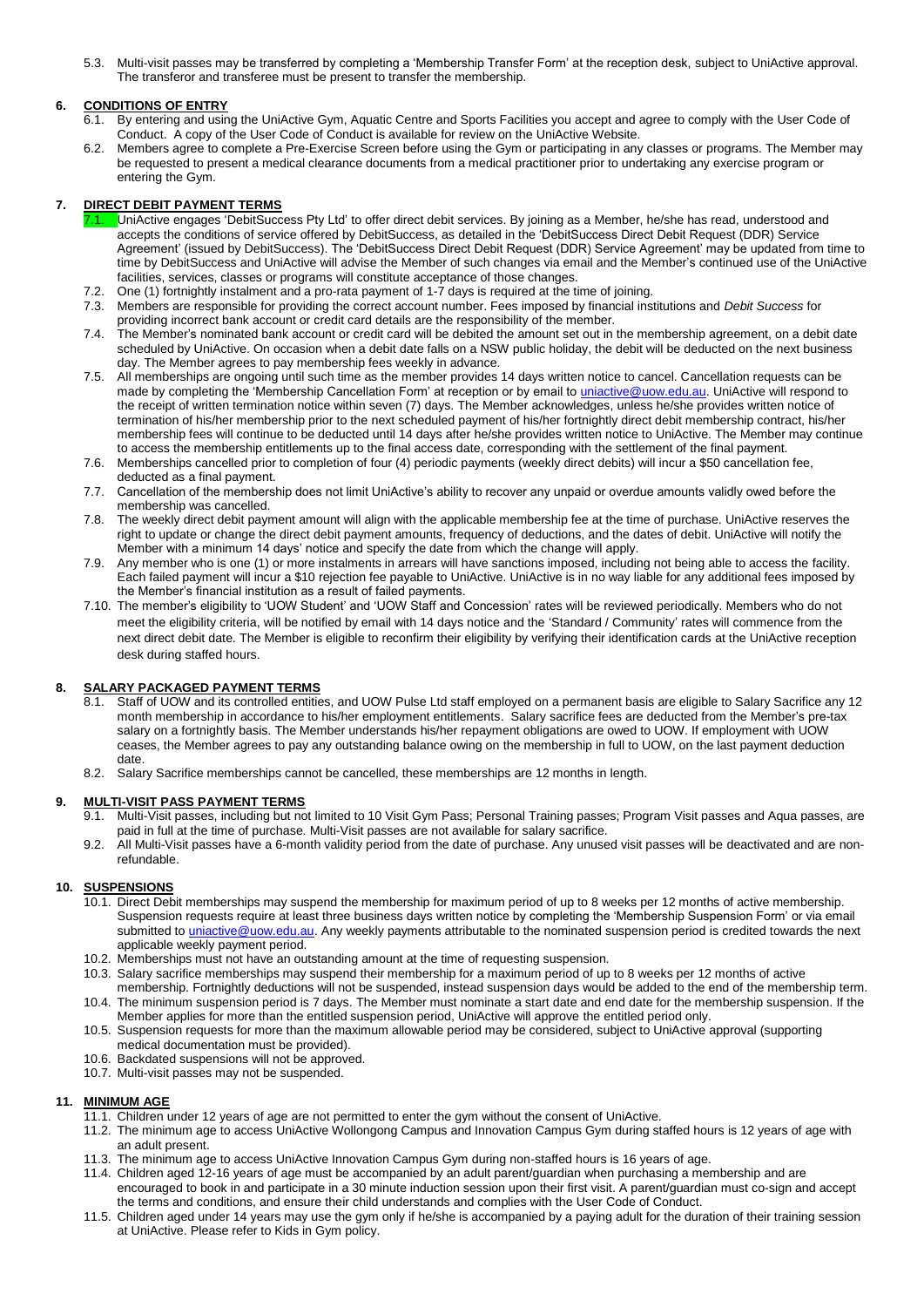### **12. HOURS OF OPERATION & CLOSURE PERIODS**

- 12.1. The Member may access the UniActive Gym, Aquatic Centre and Sports Facilities during the hours of operation, as notified. The Member is permitted access to the facilities and services associated with the membership he/she has purchased. Members may access additional facilities and services with the purchase of a casual entry.
- 12.2. UniActive may vary or stop providing any equipment, program or service without notice. UniActive is not liable for any loss or disappointment you may suffer as a result. This includes failing to obtain a position in group fitness classes at full capacity, or lack of parking spaces.
- 12.3. Time extensions or suspension days will not be offered in the case of closures due to Public Holidays or any facilities and services being temporarily unavailable.
- 12.4. The UniActive Innovation Campus Gym is available for access in accordance to the membership entitlements and applicable terms and conditions. Staffed hours are available for review on the UniActive Website.
- 12.5. The Wollongong Campus Gym, Aquatic Centre and Sports Facilities will be closed during the UOW Concessional Day period, including but not limited to Christmas and New Year.
- 12.6. During University examination periods there may be minor restrictions to UniActive Wollongong Campus Gym operating hours, programs and services. Any closure dates and modifications to hours of operation will be communicated with as much notice as possible.

#### **13. DRESS CODE**

- 13.1. Appropriate exercise attire and closed in training shoes must be worn at all times in the Gym. Steel capped boots, flip flops, slip ons and sandals are not permitted.
- 13.2. Appropriate swimwear must be worn in the Aquatic Centre.

#### **14. TRAINING ETIQUETTE/CONDUCT**

- 14.1. The Member has read and agrees to comply with the User Code of Conduct, obey all signs and follow directions of UniActive staff 14.2. The Member is required to bring a towel to every workout and place it on upholstery of equipment and wipe down machines after use. No towel, no entry. Members are not permitted to share towels.
- 14.3. Only use the premises, facilities, equipment and services as shown and limited by your membership type. Dropping of weights or improper use of any fitness equipment will not be tolerated for any reason.

### **15. LOCKERS, BAG RACKS AND PERSONAL PROPERTY**

15.1. A limited number of lockers are available to Members of UniActive. Personal belongings must not be left on the gym floor. UniActive takes no responsibility for belongings and valuables brought by the Member into UniActive premises and disclaims any liability for any personal property that is damaged, lost or stolen in the UniActive premises.

#### **16. COMMUNICATIONS AND PRIVACY**

- 16.1. UniActive's primary method of communication is by email and/or SMS. It is the Member's responsibility to advise of any changes of their contact details. The Member is responsible for reviewing UniActive communication releases and membership changes. The Member's voluntary unsubscription from any communication method does not in any way invalidate membership changes or any communication releases. The Member's continued use of UniActive facilities and services, and participation in programs and classes constitutes acknowledgement of communication releases and acceptance of membership changes.
- 16.2. UniActive collects and uses personal information for related purposes such as; billing and account management and communication regarding products and services. By providing your information to us, you acknowledge that, and consent to us collecting and using your information to contact you for market research and to provide you information and offers.
- 16.3. UniActive value your privacy and will not; provide any personal information (including information regarding your membership) to any third party and take all precautions to prevent unauthorised access to that information.
- 16.4. The Member agrees to have a photo taken for identification purposes and is stored on the Member's profile.
- 16.5. UniActive will only disclose the Member's personal information with his/her consent or as permitted by law.

#### **17. CHANGE/UNAVAILABILITY OF FACILITIES OR SERVICES**

17.1. Group exercise and swim program timetables are subject to change without notice. Timetables can be found on the UniActive Website. UniActive reserves the right and authority to alter and/or cancel any class, activity or access to facility space.

#### **18. CHANGE OF DETAILS**

- 18.1. The Member agrees to notify UniActive of any changes to personal details, including changes to address, contact phone number and primary email address.
- 18.2. The Member understands his/her personal health and medical condition is subject to change. Should the Member's condition change at any time during his/her membership term at UniActive, the Member agrees to expressly notify UniActive staff by completing a new Pre-Exercise Screen.
- 18.3. The Member understands his/her payment obligations are dependent on his/her nominated bank account or credit card details. The Member agrees to expressly update any changes to his bank account or credit card details by completing a new 'Direct Debit Application Form' available at reception or by updating their details online.

#### **19. RISK AND LIABILITY**

- 19.1. Each member expressly acknowledges and agrees that (subject only to gross negligence on the part of UniActive, UOW Pulse Ltd employees, volunteers or agents, being the direct cause of any loss, damage or injury to occur) each member will enter upon the UniActive Wollongong or Innovation Campus premises and surrounds and/or will participate in the programs, utilise the equipment and/or take advantage of the services offered therein absolutely at his or her own risk, such that each member releases and discharges UniActive, UOW Pulse Ltd and its employees, agents, volunteers and contractors from all liability for loss, damage or injury which may be sustained by a member in such manner, or under such circumstances.
- 19.2. The Member accepts responsibility for his/her own safety when attending UniActive and participating in any program, activity or using any UniActive Sports Facilities or equipment.
- 19.3. The Member acknowledges UniActive cannot offer medical advice and it is the Member's responsibility to ensure he/she does not participate in any exercise or use any equipment which may aggravate or adversely affect any outstanding conditions or injuries. UniActive recommends the Member to seek qualified medical professional advice before commencing any new exercise routine. If the Member has any health or medical concerns, he/she must discuss these with a qualified medical professional before attending the Gym, Aquatic Centre or UniActive Sports Facilities before using equipment, or participating in any program or activity.
- 19.4. The Member consents to receive, and authorise UniActive to arrange, medical or hospital treatment which may be deemed advisable in the event of injury, accident, and/or illness to the Member when attending the Gym, Aquatic Centre or Sports Facilities; and indemnify the organisers for all costs and expenses associated therewith.
- 19.5. For the avoidance of doubt, the Member acknowledges UniActive is not liable for third parties or injury to the Member caused by any other member or non-member.
- 19.6. If the Member causes damage to the Gym, Aquatic Centre, Sports Facilities or any equipment, UniActive may recover from the Member any costs of repair or replacement.